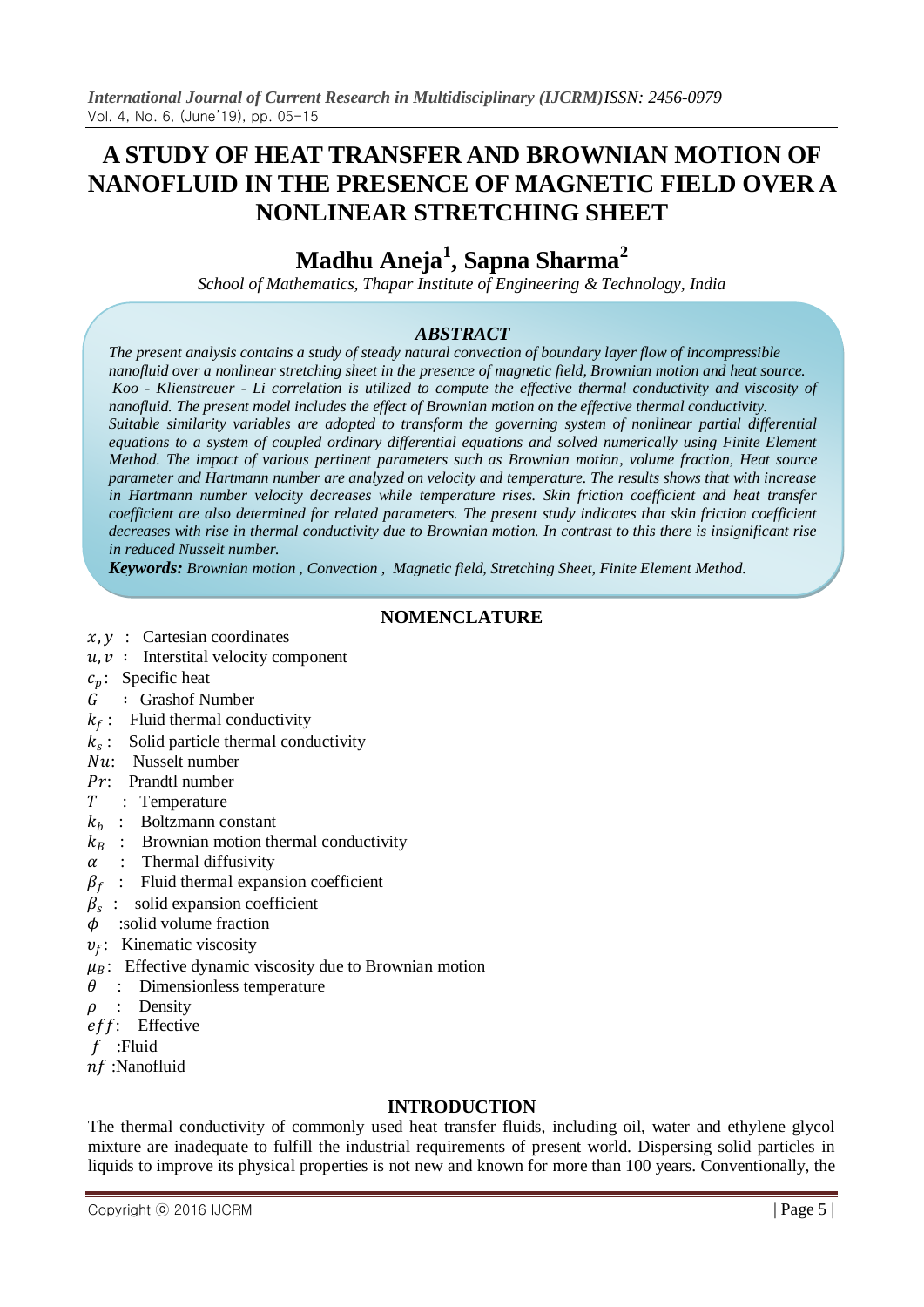#### *A STUDY OF HEAT TRANSFER AND BROWNIAN MOTION OF NANOFLUID IN THE PRESENCE OF….*

suspended particles of microns or mili meter size are considered. Due to these large size particles, the problems like abrasion and obstruction may occur. Therefore, such fluid with suspended large size particles does not have much relevance in heat transfer enhancement applications. Nanofluids have potential to reduce such problems, which was first utilized by Choi [1]. He showed that by adding small amount of nanoparticles to conventionally heat transfer liquids enhance their thermal conductivity. Due to the enhanced heat transfer performance, such fluids have various engineering applications in cooling, process industries as well as biomedical applications like cancer therapy etc. It represents the most relevant cutting edge technology being explored. One of the major advantages of using nanofluids over conventional fluids are that they are more stable, have sufficient viscosity and better wetting, spreading and dispersion properties even for low nanoparticles volume fraction [2]. The most commonly nanoparticles used in nanofluids are made up of metals like Al and  $Cu$ ,  $Al_2O_3$  oxides,  $SiC$  carbides, nitrides such as AIN and  $SiN$  or non-metals like graphite, carbon and nanotubes. Generally, the base fluid is considered as water, ethylene glycol or oil. Experimentally, it has been shown that the effective heat transfer enhancement can be achieved by adding maximum 5% of the nanoparticles concentration [3]. Hence, nanofluids have diverse industrial applications in fuel cell, microelectronics, biomedicine, nuclear reactors and transportation [4].

The boundary layer flow due to stretching surface has influenced many researchers because of its use in several engineering processes, for instance, materials manufactured by extrusion, paper production and glass fibre, etc. One of the important industrial application of stretching sheet is extrusion of a polymer sheet from a die or the drawing of plastic films. During the process of making these sheets, the melt which comes out from the slit is stretched to get the desired thickness. Additionally, the rate of stretching and cooling significantly effect the quality of the final product. The linear stretching rate is not realistic, as the stretching rate has to change during the process and causing non-linear stretching. Sakiadis [5]examined the boundary layer flow of viscous fluids over a continuous solid surface moving with constant speed. After that the flow of a nanofluid over a linear stretching sheet has been analyzed by Khan and Pop [6] using Buongiorno's model [7]. Rana and Bhargava [8] also did similar kind of work for a nonlinear stretching sheet using different numerical techniques viz finite difference and finite element. The consequence of convective surface boundary condition on the boundary layer flow of nanofluid over a stretching sheet was proposed by Makinde and Aziz [9] while Mustafa et al. [10] examined the boundary layer flow for an exponentially stretching sheet via homotopy analysis method.

Magnetohydrodynamics (MHD) is the study of hydrodynamics in the presence of magnetic field. The fluid flow under the influence of magnetic field has several industrial applications such as metal casting, crystal growth, and liquid metal cooling blankets for fusion reactors, etc. Recently, the problem of MHD natural convection for nanofluids is investigated in an eccentric semi-annulus region [11]. The case of electrically conducting incompressible nanofluid is analyzed by applying the second law of thermodynamics over a porous rotating disk [12]. It is reported that magnetic rotating disk drives can enhance heat transfer in renewable energy systems. In the same direction, several other authors [13-15] studied the effect of magnetic field on flow and investigate the heat transfer properties.

Buongiorno[7] lists out all the convective properties in the comprehensive survey for nanofluids and examined seven slip mechanism to model relative velocity between the nanoparticles and base fluid. As a conclusion, two of these mechanism namely, Brownian diffusion and thermophoresis were found to be relevant for convective heat transfer. Both these mechanism were incorporated for finding the influence of nanoparticles on natural convection boundary layer flow past a vertical plate by Kuznetsov and Nield [16]. The simplest boundary conditions are incorporated in which constant temperature along with constant nanoparticle fraction are considered along the wall. The problem of natural convection past a vertical flat plate firstly proposed by Cheng and Minkowycz[17] is revisited by Nield and Kuznetsov [18] embedded in a porous medium utilizing nanofluid.It is noteworthy to mention here that nanofluid considered in this study incorporates the effects of Brownian motion and thermophoresis for the porous medium.

The purpose of the present paper is to analyze the flow and heat transfer phenomenon over a stretching sheet, with nonlinear velocity in the presence of magnetic field and heat source  $Q$ . The proposed model for the problem incorporates effect of Brownian motion on the thermal conductivity. The governing set of partial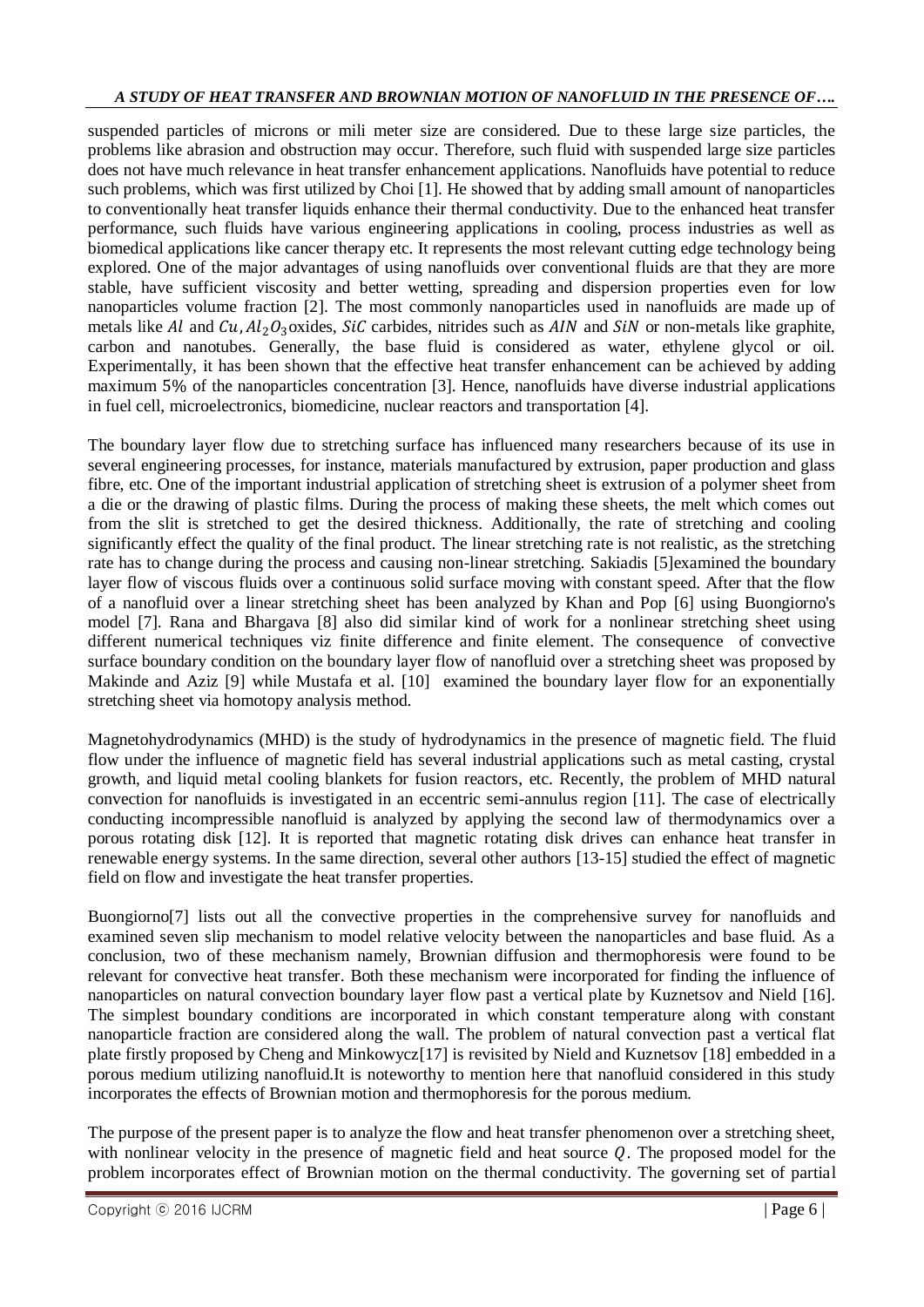differential equations are reduced to a system of nonlinear ordinary differential equations, which is solved by Finite Element Method. The effect of various important parameters such as Hartmann number representing the effect of magnetic field, heat source parameter, volume fraction, thermal conductivity due to Brownian motion on the relevant flow variables are discussed and corresponding results are plotted by taking variation in different parameter values. Moreover, the analysis of heat transfer phenomena in terms of Nusselt number and the effect of skin friction coefficient are discussed.

#### **MATHEMATICAL ANALYSIS**

We consider a two-dimensional steady, isothermal, laminar and incompressible nanofluid passed over a surface concurring with the plane  $y = 0$ . The flow is assumed to be confined in  $y > 0$  region. The origin is kept fixed and the surface is stretched by applying two equal forces but in opposite direction along x − axis. Additionally, the size and shape of the nanoparticles are considered to follow uniform distribution. Moreover, both the fluid phase and nanoparticles are assumed to be in thermal equilibrium for the fluid stability. The fluid is electrically conducted due to an applied magnetic field B and a heat source Q is also added normal to the stretching sheet. Boussinesq approximation is used to determine the variation of density in the buoyancy term. Fig.1. represent the physical model of the problem. Under the boundary layer approximations, the basic equations governing the flow are:

*Continuity Equation:*

$$
\frac{\partial u}{\partial x} + \frac{\partial v}{\partial y} = 0, (1)
$$
\n*Momentum Equation:*\n
$$
u \frac{\partial u}{\partial x} + v \frac{\partial u}{\partial y} = \frac{\mu_{nf}}{\rho_{nf}} \frac{\partial^2 u}{\partial y^2} + \frac{1}{\rho_{nf}} \left[ \phi \rho_s \beta_s + (1 - \phi) \rho_f \beta_f \right] g(T - T_\infty) - \frac{\sigma_{nf}}{\rho_{nf}} B^2 u,
$$
\n
$$
u \frac{\partial T}{\partial x} + v \frac{\partial T}{\partial y} = \alpha_{nf} \frac{\partial^2 u}{\partial y^2} + \frac{Q}{(\rho c_p)_{nf}} (T - T_\infty).
$$
\n(3)\n
$$
u = u, \quad T = T.
$$
\n
$$
u = u, \quad T = T.
$$
\n
$$
u = u, \quad T = T.
$$
\n
$$
u = u, \quad T = T.
$$
\n
$$
u = u, \quad T = T.
$$
\n
$$
u = u, \quad T = T.
$$
\n
$$
u = u, \quad T = T.
$$
\n
$$
u = u, \quad T = T.
$$
\n
$$
u = u, \quad T = T.
$$
\n
$$
u = u, \quad T = T.
$$
\n
$$
u = u, \quad T = T.
$$
\n
$$
u = u, \quad T = T.
$$
\n
$$
u = u, \quad T = T.
$$
\n
$$
u = u, \quad T = T.
$$
\n
$$
u = u, \quad T = T.
$$
\n
$$
u = u, \quad T = T.
$$
\n
$$
u = u, \quad T = T.
$$
\n
$$
u = u, \quad T = T.
$$
\n
$$
u = u, \quad T = T.
$$
\n
$$
u = u, \quad T = T.
$$
\n
$$
u = u, \quad T = T.
$$
\n
$$
u = u, \quad T = T.
$$
\n
$$
u = u, \quad T = T.
$$
\n
$$
u = u, \quad T = T.
$$
\n
$$
u = u, \quad T = T.
$$
\n
$$
u = u, \quad T = T.
$$
\n
$$
u = u, \quad T = T.
$$
\n
$$
u
$$

**Figure 1 : Geometry of the Problem**

The appropriate boundary conditions are:

$$
u(x, 0) = Dx^n, \quad v(x, 0) = 0, \quad T(x, 0) = T_w,
$$
  
As  $y \to \infty : u \to 0, \quad T \to \infty$ . (4)

Here, u and v, respectively represent the velocities in the  $x$  and  $y$  - directions and  $T$  is the temperature. The properties of the nanofluidi.e, effective density  $(\rho_{nf})$  the effective heat capacity  $(\rho c_p)_{nf}$ , electrical conductivity  $(\sigma)_{nf}$  and effective thermal diffusivity  $(\alpha)_{nf}$  are defined as [3,19]:

$$
(\rho)_{nf} = (1 - \phi)\rho_f + \phi \rho_s
$$

$$
(\rho \, c_p)_{nf} = (1 - \phi)(\rho \, c_p)_f + \phi \, (\rho \, c_p)_s
$$

$$
\frac{\sigma_{nf}}{\sigma_f} = 1 + \frac{\left(\frac{\sigma_s}{\sigma_f} - 1\right)\phi}{\left(\frac{\sigma_s}{\sigma_f} + 2\right) + \left(\frac{\sigma_s}{\sigma_f} - 1\right)\phi}(5)
$$

Copyright © 2016 IJCRM | Page 7 |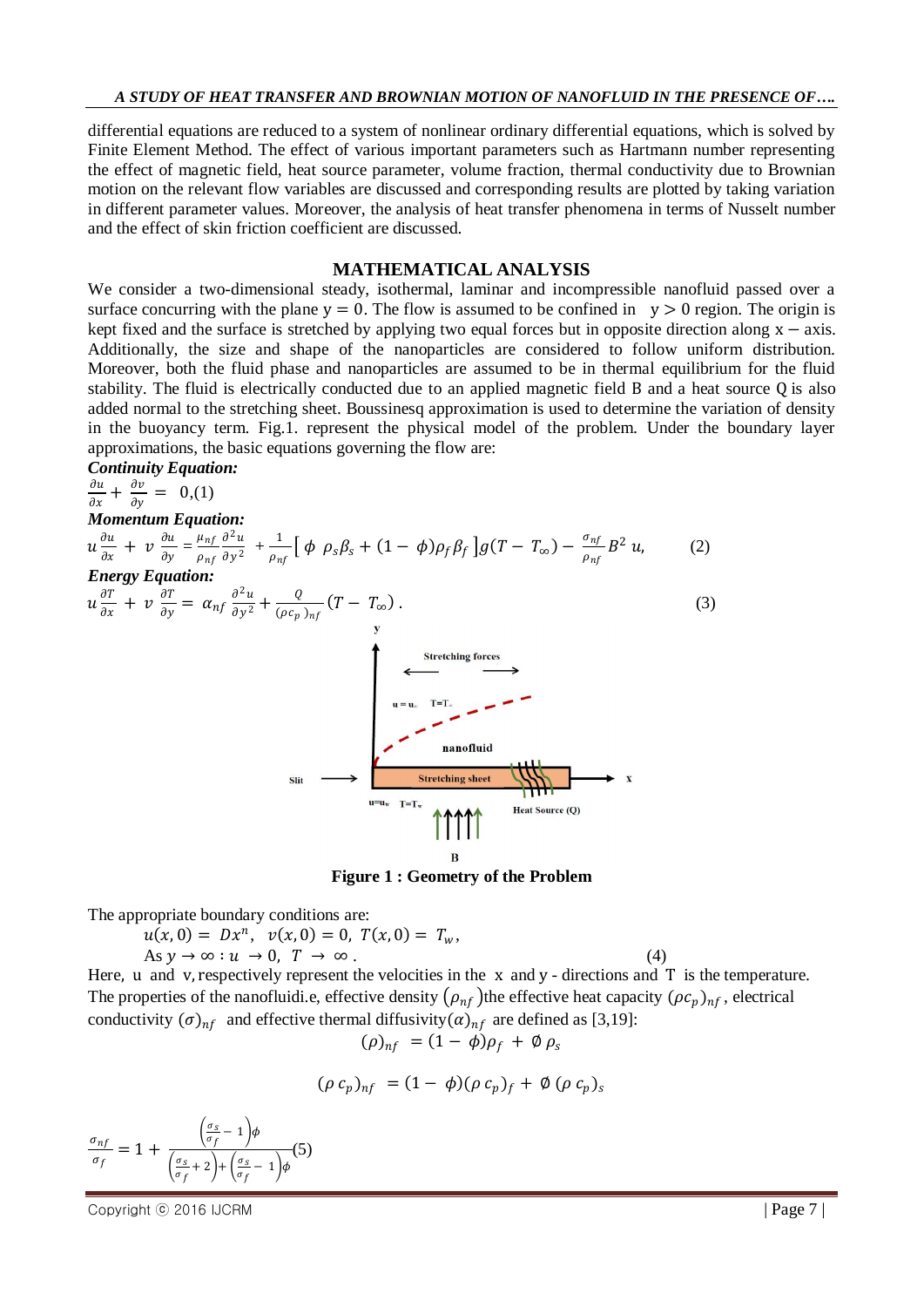$$
\alpha_{nf} = \frac{k_{eff}}{(\rho c_p)_{nf}}
$$

As discussed in the previous section, the consideration of Brownian motion significantly influences the effective thermal conductivity in the nanofluids. For simplicity, the effective thermal conductivity is considered to be consist with two components: particles's conventional static and Brownian motion [20]. Additionally, Koo and Kleinstreuer's two-component model [20] for thermal conductivity provides a flexibility to incorporate the important particle effects like size, volume fraction, temperature dependence as well as types of particle and base fluid combinations.

$$
k_{eff} = k_{static} + k_B(6)
$$

where, the static thermal conductivity  $k_{static}$  is computed by the Maxwell classical correlation [21] and is given by :

$$
\frac{k_{static}}{\sigma_f} = 1 + \frac{\left(\frac{\sigma_s}{\sigma_f} - 1\right)\phi}{\left(\frac{\sigma_s}{\sigma_f} + 2\right) + \left(\frac{\sigma_s}{\sigma_f} - 1\right)\phi}(7)
$$

where,  $\phi$  is the particle volume fraction;  $k_f$  and  $k_s$  denote the thermal conductivity of the carrier fluid and particles, respectively.

The Stoke's flow is simulated around a sphere representing nano-particle to compute the enhanced thermal conductivity component affected by ambient fluid motion and produced by micro-scale convective heat transfer of a particle's Brownian motion. Now, parallel to the idea proposed by Koo [22], we use two empirical functions ( $\beta$  and  $g'$ ) to include the interaction between nanoparticles in addition to the temperature effect in the model as:

$$
k_B = 5 \times 10^4 \beta \phi \rho_f(c_p)_f \sqrt{\frac{k_B T}{\rho_p d_p}} g'(T, \phi)_r(8)
$$

where, function  $g'$  captures the influence of both temperature and volume fraction. It being a continuous function of particle volume fraction is approximated as a linear function using Taylor series [23] as:

$$
g'(T, \phi) = (-6.04 \phi + 0.4705)T + (1722.3 \phi - 134.63)
$$
  

$$
\beta = \begin{cases} 0.0011 (100 \phi)^{-0.7272} & \text{for Cu0} \\ 0.0017 (100 \phi)^{-0.0841} & \text{for Al}_{2}O_{3} \end{cases}
$$
(9)

Experimentally, the validity of the above equations is estimated in the ranges  $1\% < \emptyset < 4\%$ ,  $300 < T <$ 325 for water based nanofluids. Due to its relationship with the particle motion, the parameter  $\beta$  is assumed not only to depend on volume fraction but also on particle shape, temperature, and material properties of the particles/base fluid. For simplicity, in the present study we assumed the parameter  $\beta$  to be dependent only on volume fraction as all other dependencies mentioned here is considered in the function  $g'$ 

Further, the laminar nanofluid flow in a micro heat-sinks is analyzed using the effective nanofluid thermal conductivity model [24]. Due to the micro mixing in suspensions, the effective viscosity is proposed to be the sum of static part and Brownian part as:

$$
\mu_{eff} = \mu_{static} + \mu_B \tag{10}
$$

where, the viscosity of the nanofluid  $\mu_{static}$  is firstly given by Brinkman [25]as $\mu_B = \frac{k_B}{k_A}$  $\frac{k_B}{k_f} \times \frac{\mu_f}{Pr}$  $Pr$ Now, we introduce the following similarity variables to examine the flow regime.

$$
\eta = y \sqrt{\frac{D(n+1)}{2\nu}} x^{\frac{(n-1)}{2}}, \ \ u = D \ x^n \ (\eta) \ , \ \ v = - \sqrt{\frac{D(n+1)\nu}{2}} x^{\frac{(n-1)}{2}} \left( f + \frac{(n-1)}{(n+1)} \ \eta \ f' \right), \ \theta = \left( \frac{(T - T_{\infty})}{T_{\infty} - T_{\infty}} \right),
$$

Using the above equations, the continuity  $Eq.(1)$  is satisfied automatically and the  $Eq.(2)$  and (3) with boundary conditions (4) are transformed into system of nonlinear ordinary differential equations.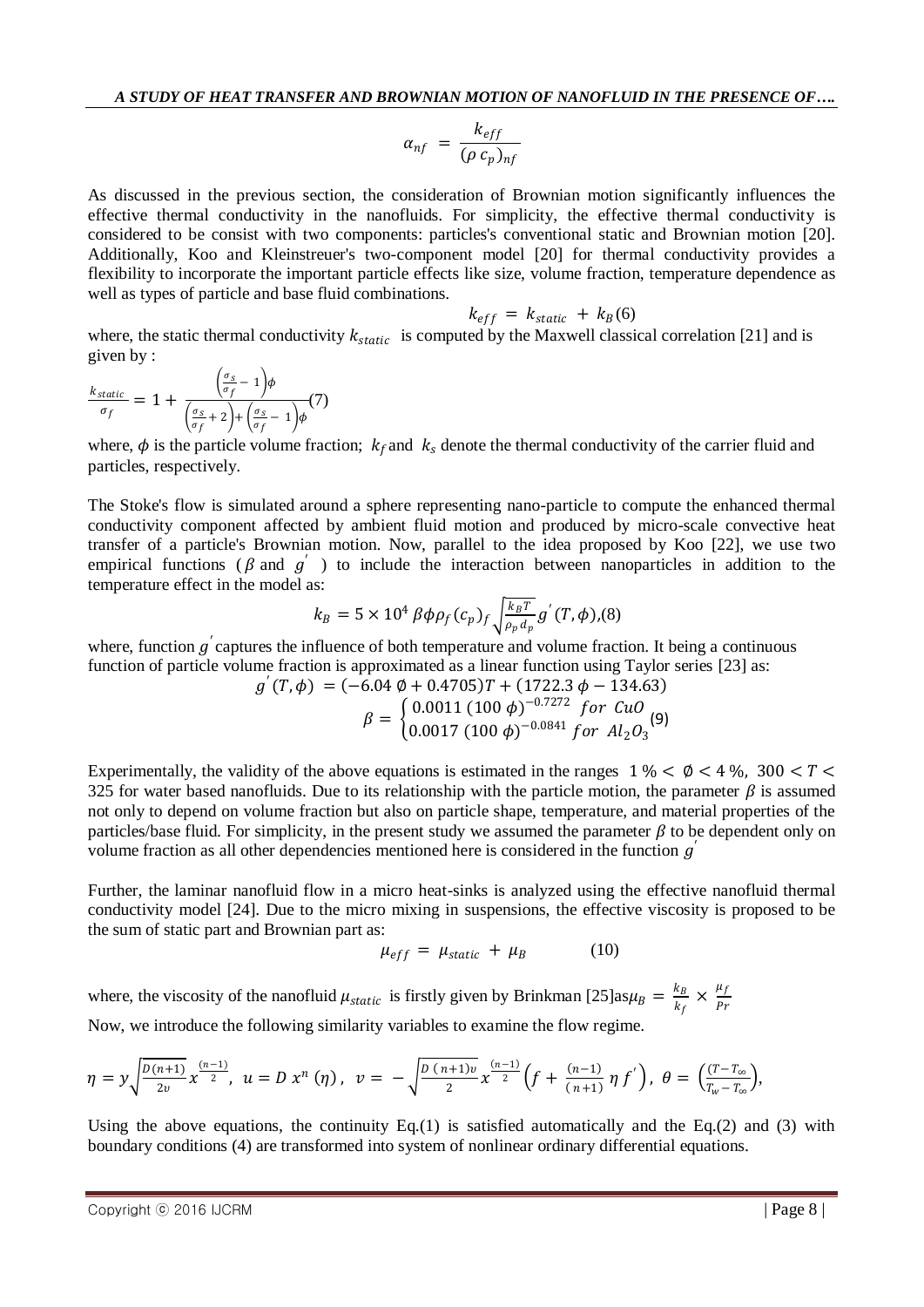$$
A_1 A_2 f'' + A_3 \theta - A_4 f'^2 + f f'' - A_5 f' = 0, (11)
$$
  
\n
$$
A_6 \theta'' + A_7 f \theta' + \frac{2}{(n+1)} H s \theta = 0, (12)
$$
  
\n
$$
f(0) = 0, \quad f'(0) = 1, \quad \theta(0) = 1 \text{ and } f'(\infty) = 0, \quad \theta(\infty) = 0, \quad (13)
$$

The coefficients  $A_i$  (  $i = 1, 2, ..., 7$ ) are dimensionless constants and provided in the Table 1:

Table 1: The coefficients 
$$
A_i
$$
 of the model  
\n
$$
\left(\frac{1}{\phi \frac{\rho_s}{\rho_f} + (1 - \phi)}\right) \left(\frac{1}{(1 - \phi)^{2.5}} + \frac{k_B}{k_f} \times \frac{1}{Pr}\right) \frac{2G}{(n + 1)} \left(\phi \frac{\rho_s \beta_s}{\rho_f \beta_f} + (1 - \phi)\right) \frac{2n}{(n + 1)}
$$
\n
$$
A_5 A_6 A_7
$$
\n
$$
\frac{2Ha^2}{(n + 1)} \left(1 + \frac{3\left(\frac{k_s}{k_f} - 1\right)\phi}{\left(\frac{k_s}{k_f} + 2\right) - \left(\frac{k_s}{k_f} - 1\right)} + \frac{k_B}{k_f}\right) \Pr\left(\phi \frac{(\rho c_p)_s}{(\rho c_p)_f} + (1 - \phi)\right)
$$

The prime represents the derivatives with respect to  $\eta$ . The parameter  $G = \frac{g K \beta_f (T_w - T_\infty)}{R^2 \mu^2 (2n-1)}$  $\frac{2\pi}{D^2x^{(2n-1)}}$  is modified Grashof number also called convection parameter because it occurs due to convection,  $Pr = \frac{(\rho c_p) f v_f}{h}$  $\frac{p\,\mathcal{I}\,\mathcal{I}\,\mathcal{I}\,\mathcal{I}}{k_f}$  is the Prandtl number,  $Hs = \frac{Q_v}{l_v}$  $k_f$ 1  $\frac{1}{Dx^{n-1}}$  is the modified Heat source parameter and  $Ha = \frac{B}{Dx^{n}}$  $\frac{B}{D x^{n-1}} \sqrt{\frac{\sigma_{nf}}{\rho_{nf}}}$  $\frac{\partial n_f}{\partial n_f}$  is the modified Hartmann number. Further, the shear stress at the surface of the sheet can be computed as

$$
\tau_{w} = \mu_{nf} \left( \frac{\partial u}{\partial y} \right) = - \frac{D \mu_f x^{(3n-1)/2} f''(0)}{(1-\phi)^{2.5}} \sqrt{\frac{D(n+1)}{2 v_f}} (14)
$$

The parameter of interest is the skin friction coefficient  $C_f$ , given by

$$
C_f = \frac{\tau_w}{\rho u^2_w} (15)
$$

Putting the value of  $\tau_w$  in  $C_f$ , we obtain

$$
C_f (Re_x)^{\frac{1}{2}} \sqrt{\frac{n+1}{2}} \frac{f^{''}(0)}{(1-\phi)^{2.5}}(16)
$$

Where  $Re_x = \frac{u_w x}{v_s}$  $v_f$ 

The heat flux at the surface is calculated as

$$
q_{w} = -k_{nf} \frac{\partial T}{\partial y} = -k_{nf} (T_{w} - T_{\infty}) \sqrt{\frac{D(n+1)}{2 v_{f}}} x^{\frac{n-1}{2}} \theta^{'} (0), (17)
$$

And Nusselt Number  $Nu_x$  is given by

$$
Nu_x = \frac{q_w x}{k_f (T_w - T_\infty)}.
$$
 (18)

Putting the value of  $q_w$  in  $Nu_x$ , we obtain

 $Nu_x$  $\frac{Nu_x}{\sqrt{Re_x}} = -\frac{k_{nf}}{k_f}$  $\frac{k_{nf}}{k_f}$   $\sqrt{\frac{(n+1)}{2}}$  $\frac{^{+1}}{^{2}}\theta'$  (0)(19)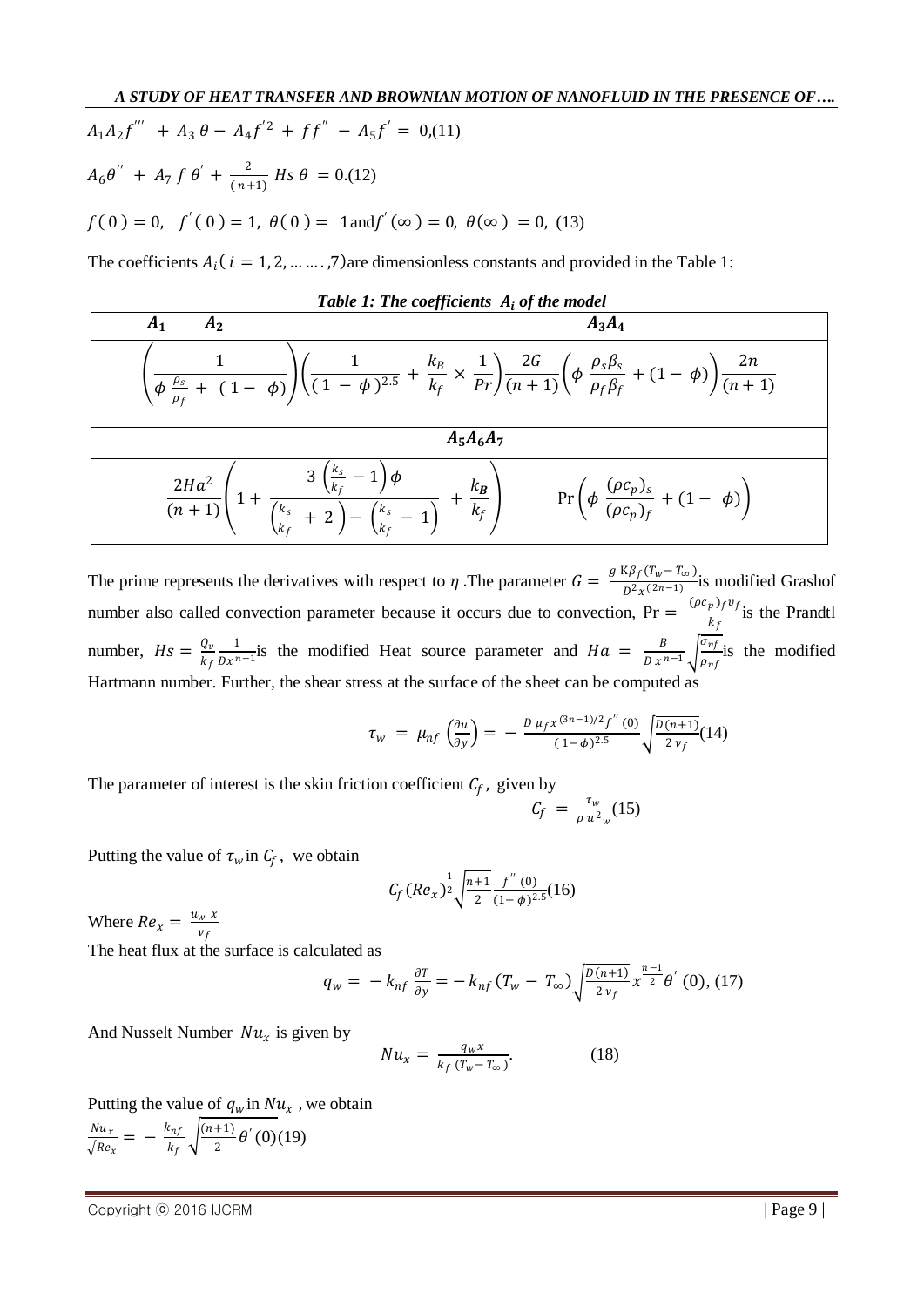| <b>Physical</b><br><b>Properties</b> | <b>Fluid phase</b><br>(water) | CuO   | $Al_2O_3$ |
|--------------------------------------|-------------------------------|-------|-----------|
| $C_p$ (J/Kg K)                       | 4179                          | 531.8 | 765       |
| $\frac{1}{\rho$ (kg/m <sup>3</sup> ) | 997.1                         | 6320  | 3970      |
| $k$ (W/mK)                           | 0.613                         | 76.5  | 40.0      |
| $\beta \times 10^{-5}$ (1/K)         | 21.0                          | 1.8   | 0.85      |
| $d_p(nm)$                            |                               | 29    |           |

*Table 2: Thermophysical properties of base fluid and different nanoparticles at room temperature*

## **SOLUTION OF THE PROBLEM**

The governing equation of the flow problem along with the boundary conditions are coupled non-linear ordinary differential equations. These are solved by efficient numerical technique i.e., Finite Element **Method** 

### **RESULTS & DISCUSSION**

Finite Element method is used to solve the governing nonlinear system of Eq. (11) and (12) with boundary condition (13). Various important and interesting parameters such as volume fraction  $\phi$ , non-linear parameter  $n$ , modified Grashof number  $G$ , Prandtl number  $Pr$ , Hartmann number  $Ha$ , Heat source parameter Hs, Brownian motion thermal conductivity  $k_B$  are discussed to see their influence on dimensionless velocity  $f'(\eta)$  and dimensionless temperature  $\theta(\eta)$ . The volume fraction  $\phi$  of nanoparticles ranges  $0\% < \phi < 4\%$ in this study. The thermophysical properties of the fluid and solid are demonstrated in table 1. Results for velocity and temperature profiles are plotted by taking different values of parameters of the problem. We have taken  $Al_2O_3$  as working fluid in our study. For the validation of code, we have made comparison with the results for the reduced Nusselt number obtained by Wang [26], Gorla and Sidawi[27] for different values of Pr and is presented in Table 3. Fig (2a-2b) interpret the effect of volume fraction  $\phi$  on the velocity and temperature field. The numerical results of the present study indicate that velocity and temperature of nanofluid increases remarkably with the increasing volume fraction of nanoparticles. From physics point of view, it can be explained that the random movement of the particle increases with rise in nanoparticles volume fraction, as a result the energy exchange rates within the fluid and consequently enhances the thermal dispersion in the flow of nanofluids.

The impact of Hartmann number  $Ha$  on the velocity and temperature profiles is shown in Fig (3a - 3b). Fig 3a depicts that velocity declines within the boundary layer with increase in Hartmann number. This behaviour is observed due to the fact that a retarding body force known as Lorentz force is introduce with increase in magnetic field, which act in the transverse direction to the applied magnetic field. Hence momentum boundary layer becomes thinner as  $Ha$  rises. Incontrast to this behaviour, it is displayed in Fig. (3b) that temperature enhances insignificantly, as the nature of Lorentz force is resistive, thus it opposes the fluid motion. Due to this heat is produced which makes the thermal boundary layer thick.

The influence of heat source parameter on velocity and temperature profile is described in Fig (4a - 4b ). It is examined that when heat source parameter numerically increases, temperature decreases within the boundary layer as shown in Fig (4b). Unlike to temperature profile, from Fig 4(a) it revel that velocity overshoots in the vicinity of boundary layer and decreases as  $Hs$  goes on increasing numerically.

The thermal conductivity due to Brownian motion is  $k_B$  calculated for different values of temperature T. Fig. (5a - 5b) demonstrates the effect of  $k_B$  on velocity and temperature field. Fig (5a) shows the effect of thermal conductivity due to Brownian motion on velocity. From this Fig, it is noticed that velocity increases in the vicinity of the boundary layer upto some extent and after that it decreases as  $k_B$  serves to warm the boundary layer and simultaneously exacerbates particle deposition away from the fluid regime or onto the surface. It is also observed that Brownian motion thermal conductivity  $k_B$  does exert a significant enhancing influence on temperature profile. Fig (5b) illustrates that temperature profile rises as  $k_B$  increases.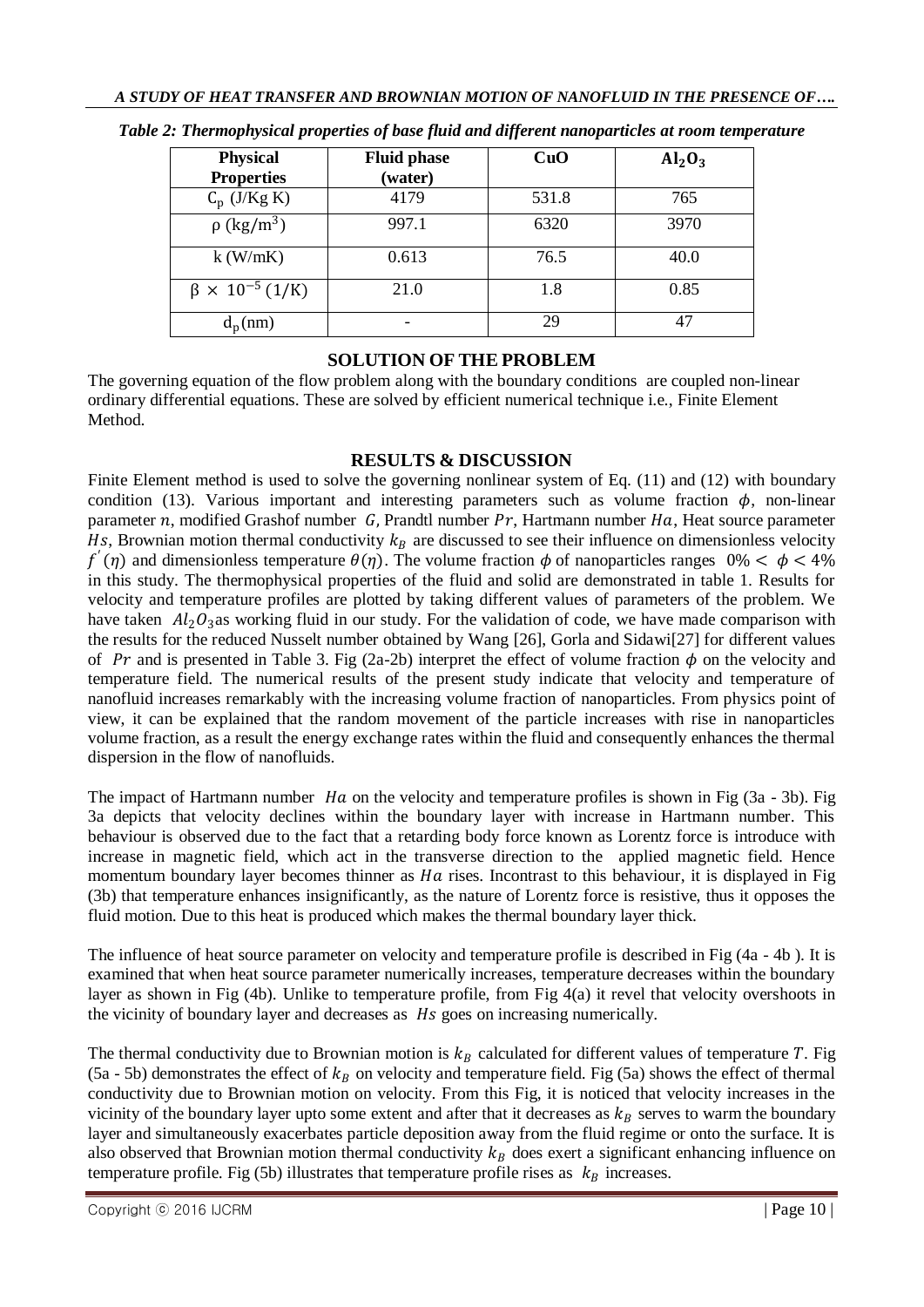The effect of various pertinent parameters on skin friction coefficient and reduced Nusselt number are described in Table (4 -7). The variation of skin friction coefficient and Nusselt number for varying nonlinear stretching parameter , Hartmann number and Prandtl number is shown in Table 4. As Hartmann number increases skin friction coefficient increases for fixed value of nonlinear stretching parameter, same happens with the Nusselt number. But with increasing nonlinear stretching parameter skin friction coefficient decreases with increase of Hartmann number, reverse in the case of reduced Nusselt number. Table 5 depicts the behaviour of reduced Nusselt number with varying Heat source parameter, nonlinear stretching parameter and Prandtl number while keeping other parameter fixed. It is observed that rate of heat transfer increases with decrease in  $Hs$  and increase in  $Pr$  while it decreases with increase in nonlinear stretching parameter. The variation of skin friction coefficient with respect to volume fraction is shown in Table 6. As volume fraction increases velocity increases within the boundary layer due to this skin friction coefficient decreases. Nusselt number and skin friction coefficient is also calculated for different values of Brownian motion thermal conductivity and is shown in Table 7. Skin friction coefficient increases with increase in  $k_B$ while reverse effect is observed on reduced Nusselt number.

## **FIGURES AND TABLES**

*Table 3: Comparison of results for reduced Nusselt number for Pr with*  $n = 1$ ,  $G = 0$ ,  $Hs = 0$ ,  $Ha = 0, k_B = 0, \phi = 0$ 

| Pr               | <b>Present Result</b> | <b>Wang</b> [26] | Gorla and Sidawi [27] |
|------------------|-----------------------|------------------|-----------------------|
|                  | $\theta'(0)$          | $\theta'(0)$     | $\theta'(0)$          |
| 0.07             | 0.0657                | 0.0656           | 0.0656                |
| $\overline{0.7}$ | 0.1694                | 0.1691           | 0.1691                |
| 2.0              | 0.9108                | 0.9114           | 0.9114                |
| 7.0              | 1.8918                | 1.8954           | 1.8954                |



(a) Effect of volume fraction  $\phi$  on velocity (b) Effect of volume fraction  $\phi$  on temperature

Figure 2: Effect of volume fraction  $\phi$  on velocity and temperature when  $T = 315$ ,  $G = 1000$ ,  $Pr = 0.7, Hs = -1, Ha = 8$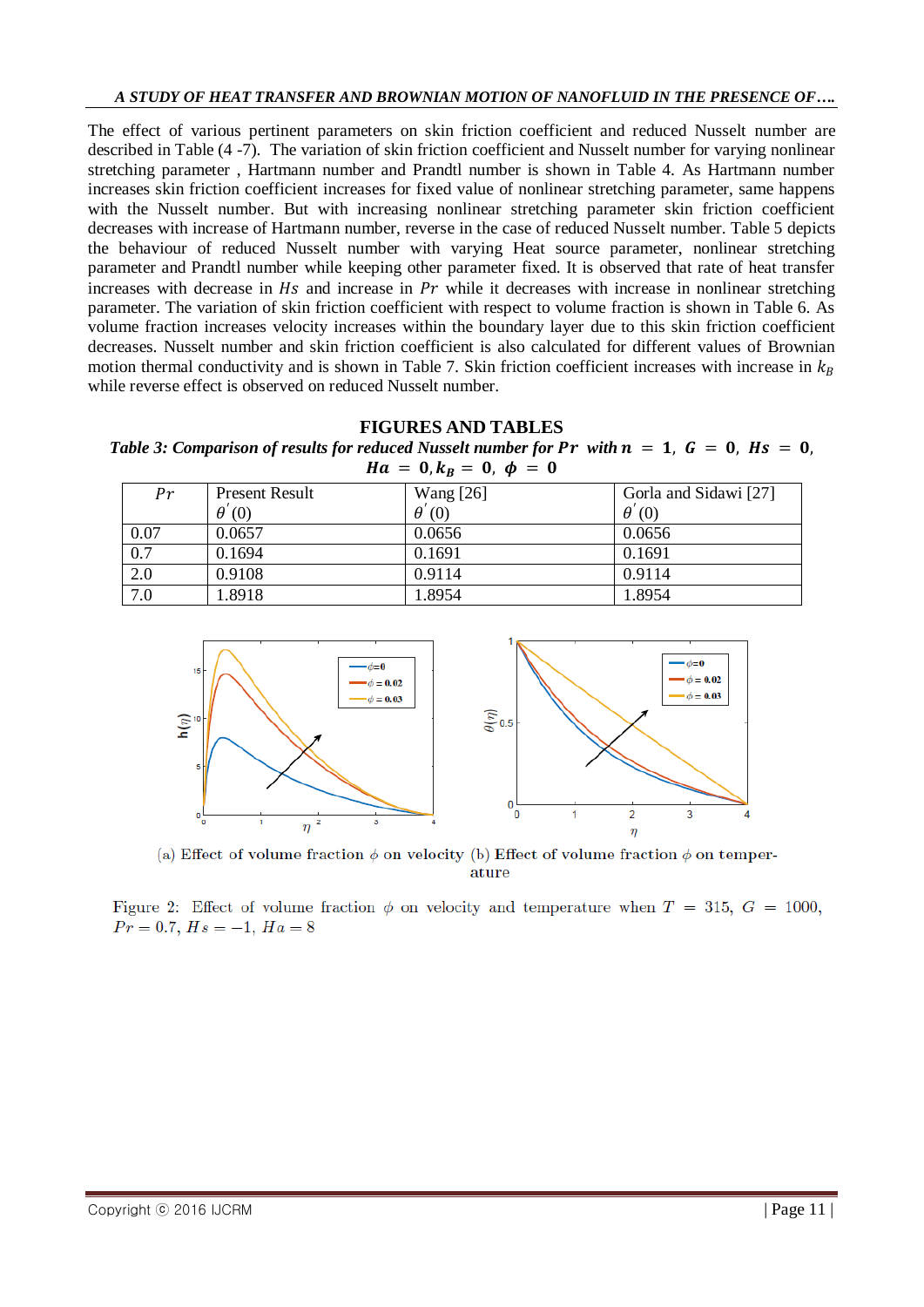

(a) Effect of Hartmann number on veloc- (b) Effect of Hartmann number on temperature ity

Figure 3: Effect of Hartmann number on velocity and temperature when  $\phi = 0.02$ ,  $n = 3$ ,  $T = 315$ ,  $G = 1000, Pr = 0.7, Hs = -1$ 



(a) Effect of Heat source parameter on ve- (b) Effect of Heat source parameter on locity temperature

Figure 4: Effect of heat source on velocity and temperature when  $\phi = 0.02$ ,  $n = 3$ ,  $G = 1000$ ,  $Pr = 0.7, Ha = 8, T = 315$ 



Figure 5: Effect of thermal conductivity due to Brownian motion  $k_B$  on velocity and temperature when  $\phi = 0.02$ ,  $G = 1000$ ,  $n = 3$ ,  $Pr = 0.7$ ,  $Hs = -1$ ,  $Ha = 8$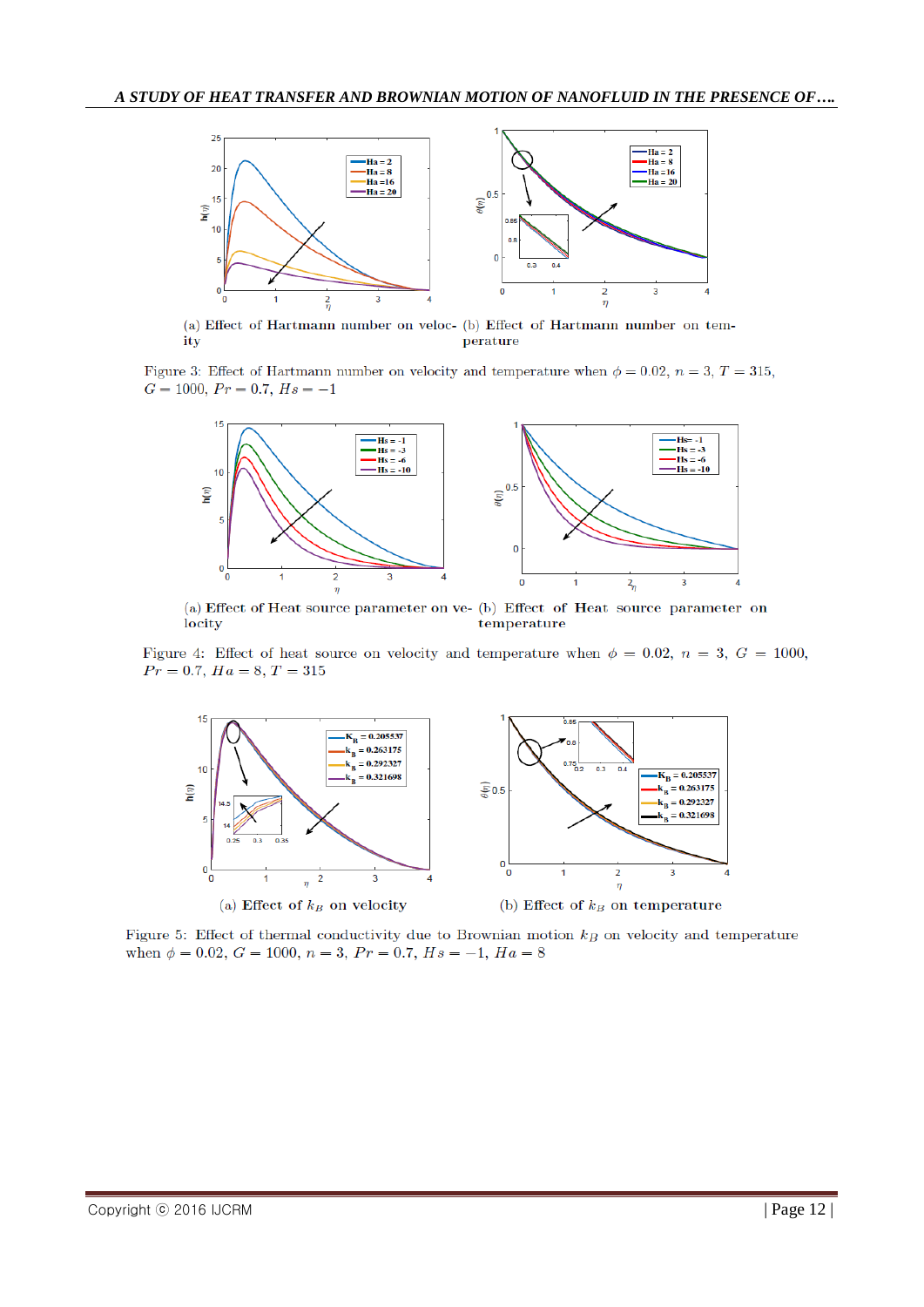| A STUDY OF HEAT TRANSFER AND BROWNIAN MOTION OF NANOFLUID IN THE PRESENCE OF |  |  |
|------------------------------------------------------------------------------|--|--|
|------------------------------------------------------------------------------|--|--|

|      |                  |          | f''(0)  |         |         |          | $\theta'(0)$ |          |          |
|------|------------------|----------|---------|---------|---------|----------|--------------|----------|----------|
| Pr   | $\boldsymbol{n}$ | $Ha=0$   | $Ha=8$  | $Ha=16$ | $Ha=20$ | $Ha=0$   | $Ha=8$       | $Ha=16$  | $Ha=20$  |
|      | 0                | 0.481242 | 5.93198 | 8.73978 | 9.58074 | 1.06476  | 1.06389      | 1.06375  | 1.06372  |
| 0.7  | 3                | 0.839033 | 3.59869 | 5.94284 | 6.83336 | 0.548311 | 0.547246     | 0.546993 | 0.546925 |
|      | 5                | 0.869714 | 3.07562 | 5.18126 | 6.02361 | 0.45091  | 0.449803     | 0.449492 | 0.44942  |
|      | $10\,$           | 0.896673 | 2.43178 | 4.159   | 4.89824 | 0.338306 | 0.337173     | 0.336766 | 0.33667  |
|      |                  |          |         |         |         |          |              |          |          |
|      | $\bf{0}$         | 0.607556 | 6.87675 | 9.62261 | 10.3637 | 1.07446  | 1.06585      | 1.06468  | 1.06441  |
| 7.0  | 3                | 1.04735  | 4.32687 | 6.88753 | 7.79957 | 0.561566 | 0.551381     | 0.549165 | 0.548651 |
|      | 5                | 1.08492  | 3.72609 | 6.07994 | 6.97166 | 0.46543  | 0.454867     | 0.452207 | 0.451587 |
|      | 10               | 1.11774  | 2.97283 | 4.95846 | 5.77359 | 0.354704 | 0.343972     | 0.340512 | 0.339702 |
|      |                  |          |         |         |         |          |              |          |          |
|      | $\bf{0}$         | 0.62651  | 7.00356 | 9.73166 | 10.4572 | 1.17472  | 1.0855       | 1.07131  | 1.36362  |
|      | 3                | 1.07815  | 4.42962 | 7.01431 | 7.9263  | 0.704561 | 0.594107     | 0.571238 | 0.566056 |
| 70.0 | 5                | 1.1167   | 3.81878 | 6.20269 | 7.09864 | 0.624659 | 0.508185     | 0.480095 | 0.473746 |
|      | 10               | 1.15037  | 3.05078 | 5.07004 | 5.8939  | 0.53876  | 0.41805      | 0.379832 | 0.371133 |

Table 4: Results for skin friction coefficient and coefficient of Nusselt number for  $\phi = 0.02$  with  $G = 0, T = 315, Hs = -1.0$ 

Table 5: Results for coefficient of Nusselt number for Hs, Pr and n,  $G = 0$ ,  $\phi = 0.02$ ,  $Ha = 8$ .

|                   |                  | ,<br>$\theta$<br>(0) |          |           |            |
|-------------------|------------------|----------------------|----------|-----------|------------|
| $\bm{p}_{\bm{r}}$ | $\boldsymbol{n}$ | $Hs = -1$            | $Hs=-3$  | $Hs = -5$ | $Hs = -10$ |
|                   | $\bf{0}$         | 1.06389              | 1.77173  | 2.22766   | 3.00468    |
| 0.7               | 3                | 0.547246             | 0.928327 | 1.18204   | 1.6305     |
|                   | 5                | 0.337173             | 0.571064 | 0.730689  | 1.01732    |
|                   | 10               | 1.03581              | 1.10871  | 1.21406   | 1.34781    |
|                   |                  |                      |          |           |            |
|                   | 0                | 1.06585              | 1.77342  | 2.2292    | 3.006      |
| 7.0               | 3                | 0.551381             | 0.931978 | 1.18541   | 1.63346    |
|                   | 5                | 0.454867             | 0.769271 | 0.980245  | 1.35588    |
|                   | 10               | 0.343972             | 0.577105 | 0.736303  | 1.02228    |
|                   |                  |                      |          |           |            |
| 70.0              | $\bf{0}$         | 1.0855               | 1.79035  | 2.24461   | 3.01911    |
|                   | 3                | 0.594107             | 0.969012 | 1.21947   | 1.66313    |
|                   | 5                | 0.508185             | 0.815272 | 1.02252   | 1.39276    |
|                   | $10\,$           | 0.41805              | 0.640416 | 0.794303  | 1.07285    |

Table 6: Results for skin friction coefficient and reduced Nusselt number for  $\phi$  with  $n=3$ ,  $\sim$   $\sim$  m  $94F$  $\overline{p}$ 

|      | $G = 1000$ , $Pr = 0.7$ , $Ha = 8$ , $T = 315$ . |          |
|------|--------------------------------------------------|----------|
| Φ    |                                                  |          |
|      | $-45.8812$                                       | 0.682827 |
| 0.02 | -80.9752                                         | 0.577319 |
| 0.03 | $-96.5758$                                       | 0.577892 |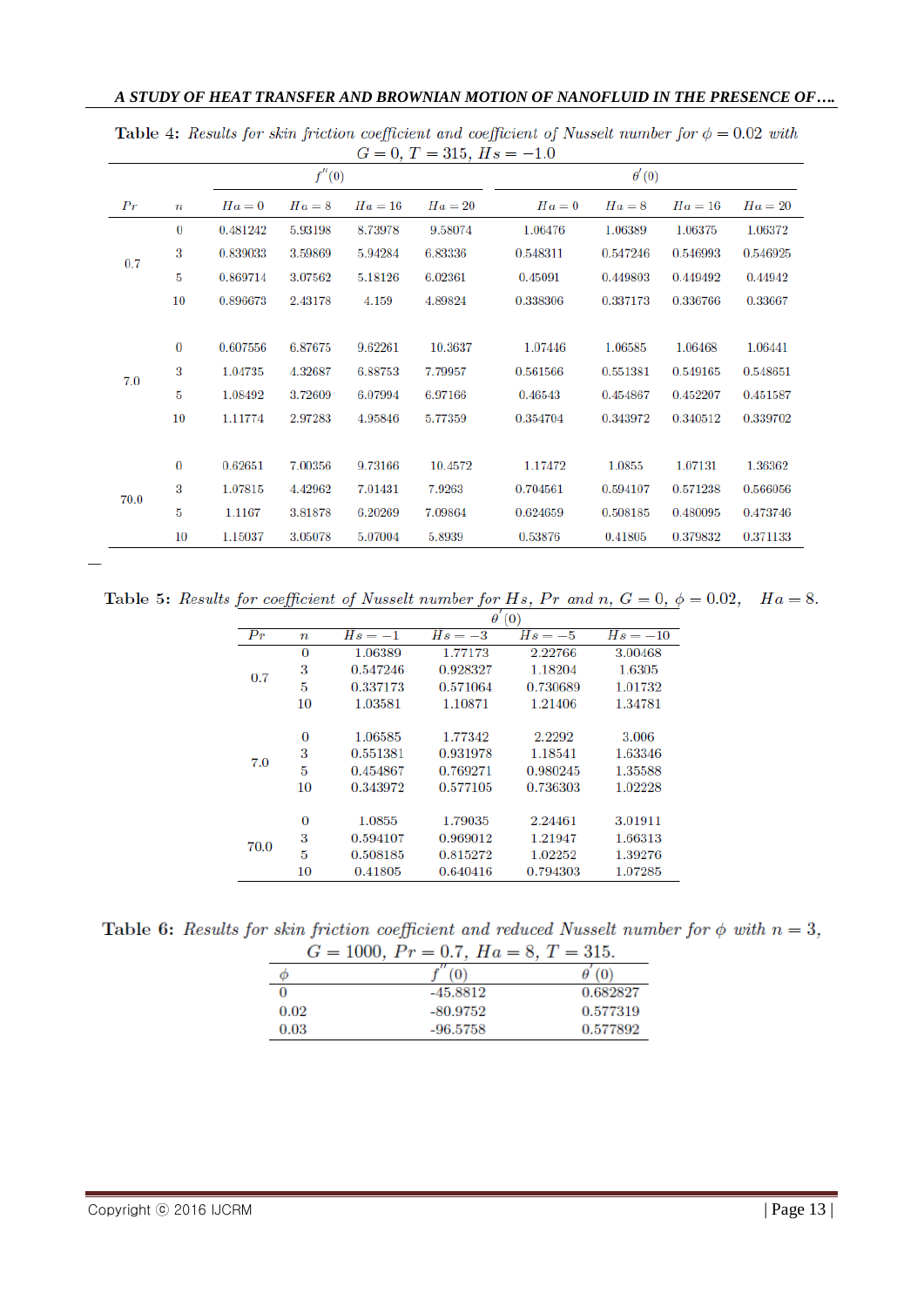|          | $G = 1000$ , $Pr = 0.7$ , $Hs = -1$ , $\phi = 0.02$ , $Ha = 8$ |         |
|----------|----------------------------------------------------------------|---------|
| $k_{B}$  |                                                                |         |
| 0.205537 | $-77.1643$                                                     | 1.07821 |
| 0.263175 | -76.002                                                        | 1.07407 |
| 0.292327 | $-75.3716$                                                     | 1.07214 |
| 0.321698 | -74.7132                                                       | 1.07032 |

Table 7: Results for skin friction coefficient and reduced Nusselt number for  $k_B$  with  $n = 3$ .

#### **CONCULSION**

The influence of heat source  $Q$  and thermal conductivity due to Brownian motion on steady MHD fluid flow past a nonlinear stretching sheet is investigated in this paper. Effects of volume fraction  $\phi$ , Hartmann number Ha, nonlinear stretching parameter  $n$ , Prandtl number  $Pr$ , Heat source parameter Hs, Brownian motion thermal conductivity  $k_B$  on velocity profiles, temperature profiles, skin friction coefficient and heat transfer characterstics at the wall are studied. The main observation of the present study are as follows:

- The dimensionless velocity rises with increase in concentration of nanoparticles . Ha. It is also observed that when Heat source parameter increases in magnitude, velocity overshoots in the vicinity of boundary layer and after that it declines, while it decreases as the Hartmann number  $Ha$ escalate. The behaviour of velocity profile is somewhat different for Brownian motion thermal conductivity. Firstly velocity enhances with increase in  $k_B$  upto some extent and then it decreases.
- The dimensionless temperature increases with increase in concentration of nanoparticles, Hartmann number Ha and Brownian motion thermal conductivity  $k<sub>B</sub>$ . Temperature profile declines when Heat source parameter *Hs* increases numerically.
- The skin friction coefficient decreases with increase in nanoparticles concentration, nonlinear stretching parameter  $n$  while reverse effect is observed with variation in Hartmann number  $Ha$  and Brownian motion thermal conductivity  $k_B$ .
- The heat transfer rate decreases at the surface with increase in Hartmann number  $Ha$  and Prandtl number  $Pr$  while reverse behaviour is observed with increase in nonlinear stretching parameter n. It is also observed that rate of heat transfer rises when Heat source parameter  $Hs$  increases in magnitude.

#### **REFERENCES**

- [1] S. Choi, J. Eastman, Enhancing thermal conductivity of fluids with nanoparticles, *United States*, *1995*.
- [2] S. Shateyi, J. Prakash, A new numerical approach for MHD laminar boundary layer flow and heat transfer of nanofluids over a moving surface in the presence of thermal radiation, *Boundary Value Problems, 2014(1), 2014.*
- [3] K. Khanafer, K. Vafai, M. Lightstone, Buoyancy-driven heat transfer enhancement in a two-dimensional enclosureutilizing nanofluids, *International Journal of Heat and Mass Transfer, 46(19), 2003, 3639 - 3653.*
- [4] K.V. Wong, O. D. Leon, Applications of nanofluids: Current and future, *Advances in Mechanical Engineering, 2, 2010, 519-659.*
- [5] B. C. Sakiadis, Boundary-layer behavior on continuous solid surfaces: I. boundary-layer equations for twodimensional and axisymmetric flow, *AIChE Journal, 7(1), 1961, 26-28*.
- [6] W. Khan, I. Pop, Boundary-layer flow of a nanofluid past a stretching sheet, *International Journal of Heat and Mass Transfer, 53(11-12), 2010 , 2477 -2483.*
- [7] J. Buongiorno, Convective transport in nanofluids, *Journal of Heat Transfer, 128(3), 2005, 240-250.*
- [8] P. Rana, R. Bhargava, Flow and heat transfer of a nanofluid over a nonlinearly stretching sheet: A numerical study, *Communications in Nonlinear Science and Numerical Simulation, 17(1), (2012), 212 -- 226.*
- [9] O. Makinde, A. Aziz, Boundary layer flow of a nanofluid past a stretching sheet with a convective boundary M. condition, *International Journal of Thermal Sciences, 50(7), (2011), 1326 - 1332*.
- [10] Mustafaa, T. Hayat, S. Obaidat, Boundary layer flow of a nanofluid over an exponentially stretching sheet with convective boundary conditions, *International Journal of Numerical Methods for Heat & Fluid Flow 23(6), (2013),945--959.*
- [11] M. Sheikholeslami, M. Gorji-Bandpy, D. Ganji, MHD free convection in an eccentric semi-annulus filled withnanofluid, *Journal of the Taiwan Institute of Chemical Engineers 45(4), (2014), 1204-1216.*
- [12] M. Rashidi, S. Abelman, N. F. Mehr, Entropy generation in steady MHD flow due to a rotating porous disk in ananofluid, *International Journal of Heat and Mass Transfer 62, (2013), 515 – 525.*